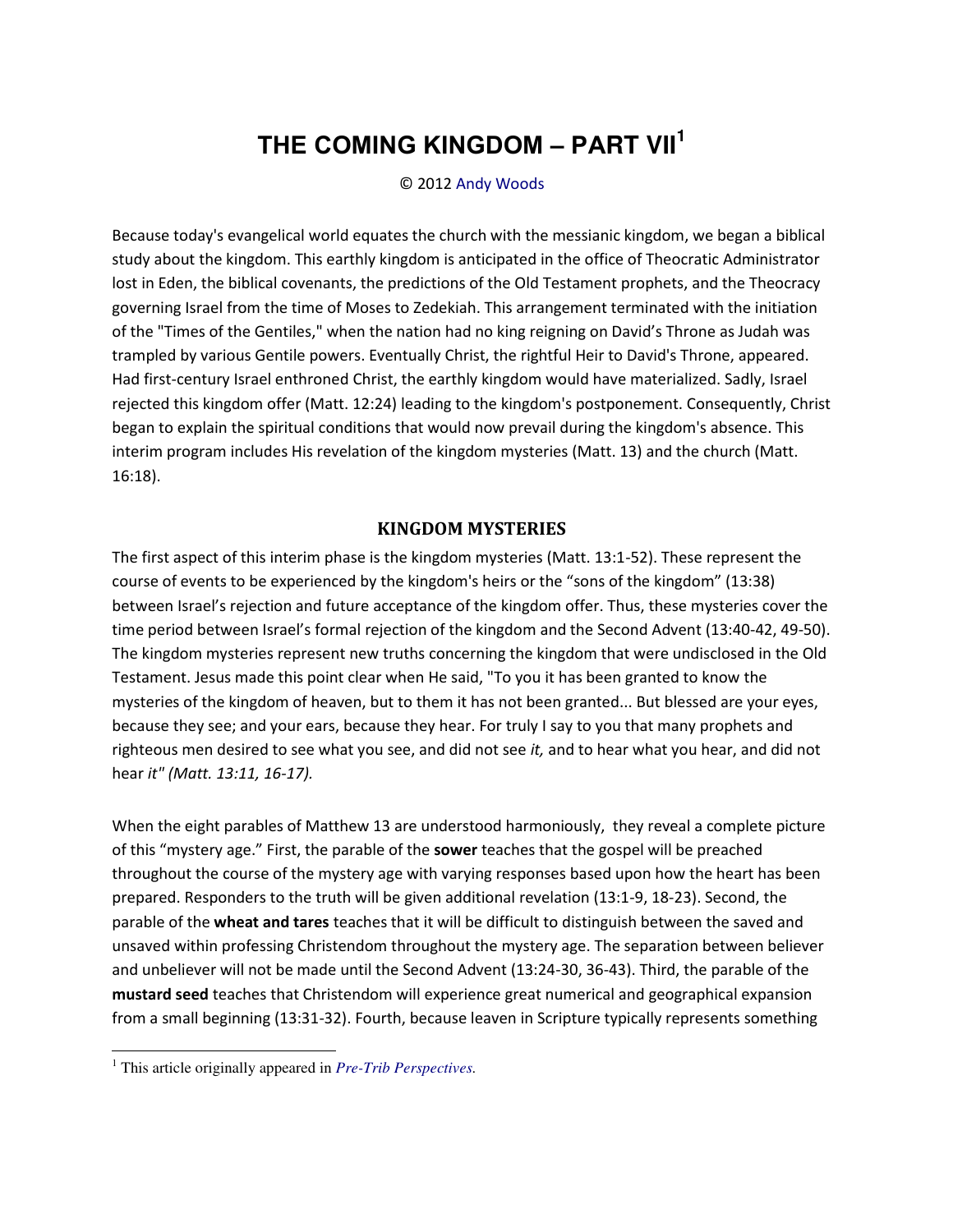pernicious or evil (Exod. 12; Lev. 2:11; 6:17; 10:12; Matt. 16:6, 12; Mark 8:15; Luke 12:1; 1 Cor. 5:6-8; Gal. 5:9), the parable of the leaven working its way through the meal teaches that professing Christendom will experience increasing moral and doctrinal corruption as the age progresses (Matt. 13:33). This parable predicts increasing apostasy throughout the present age. Unfortunately, "kingdom now" interpreters miss this crucial point by interpreting the leaven as something good rather than evil. Walvoord explains:

What does the leaven represent? Postmillenarians and amillenarians...usually assume dogmatically that leaven cannot represent evil in the parable, although it is universally used to represent evil in both the Old and New Testaments...It is more evident than ever in the last third of the twentieth century that the gospel has not permeated the world and that evil tends to permeate the entire professing church, which is exactly what Matthew 13 teaches. In the Old Testament leaven is consistently used to represent evil...In the New Testament, leaven was used by Christ of the externalism of the Pharisees, of the unbelief of the Sadducees, and of the worldliness of the Herodians, and in general of evil doctrine (Mt 16:6-12; Mk 8:14-21). In Paul's letters, likewise, leaven represents evil, as in 1 Corinthians 5:6-8 and Galatians 5:7-10. In the parable, the meal represents that which is good...The professing church, however, is permeated by evil doctrine, externalism, unbelief, and worldliness, which tends to inflate the church and make it larger in appearance, even as the leaven inflates the dough but actually adds nothing of real worth. The history of the church has all too accurately fulfilled this anticipation, and the professing church in the world, large and powerful though it may be, is permeated by the leaven of evil which will be judged in the oven of divine judgment at the end of the age...To some extent, evil will extend even to...the body of true believers in the church as well as those that come to Christ after the rapture...even true believers fall far short of perfection and can embrace to some extent worldliness, externalism, and bad doctrine.<sup>2</sup>

### Toussaint similarly notes:

The discussion revolves around the significance of the word "leaven" (zyme). Many contend that leaven is used here in a good sense and pictures the spread of the gospel throughout the earth. Others state that the word represents evil and is used to illustrate the growth of evil within the group which professes to inherit the kingdom. This latter interpretation has the stronger support. It is consistent with the doctrine of Scripture concerning the evil character of the end of the church age and the tribulation (1 Timothy 4; 2 Timothy 3; Jude; 2 Peter 3; Revelation 6-19). One of the greatest supports for the interpretation that leaven speaks of evil is the use of the word in Scripture.

 $^{2}$  John F. Walvoord, *Matthew: Thy Kingdom Come* (Chicago: Moody, 1974), 102-4.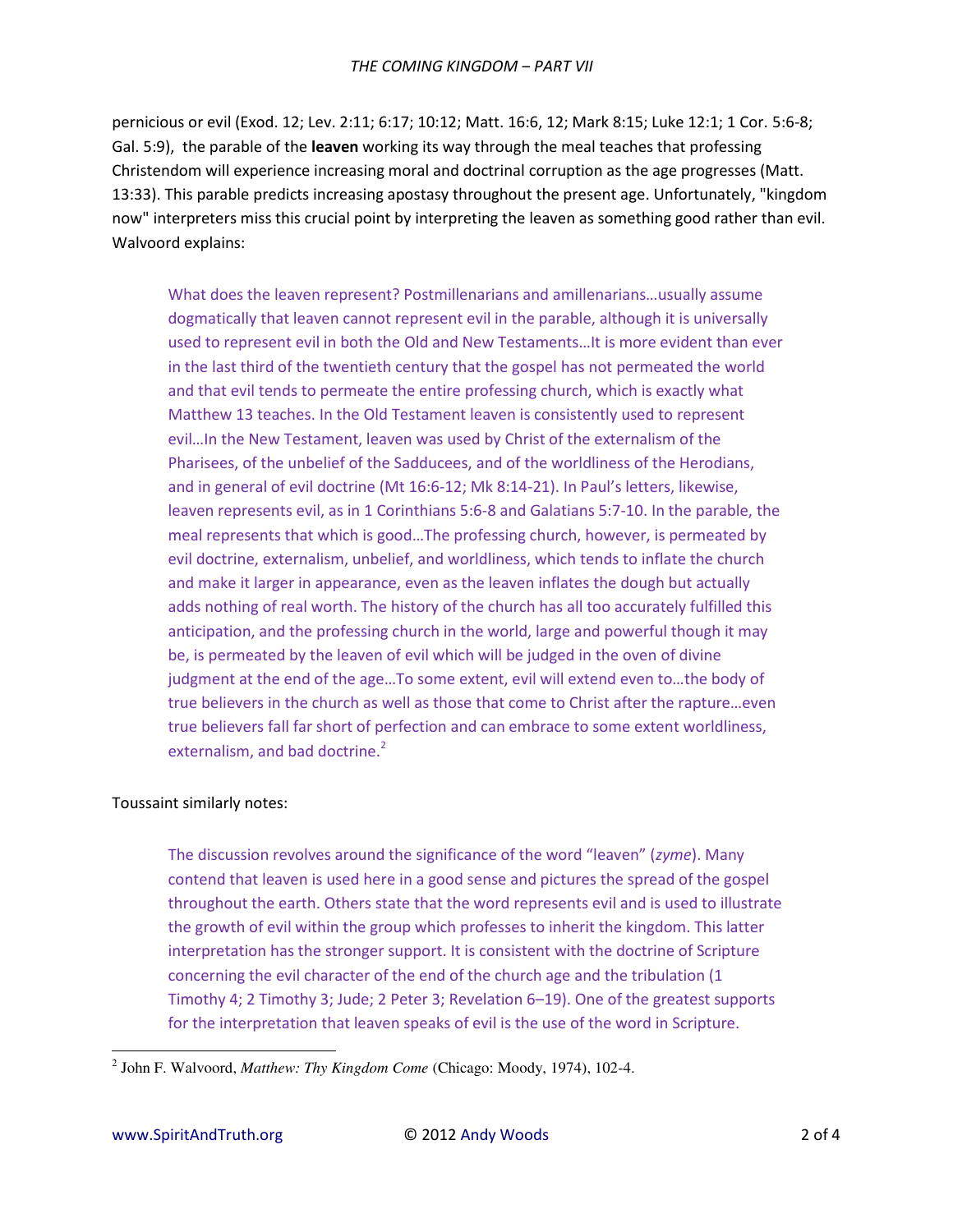Invariably leaven pictures sin (Exodus 12; Leviticus 2:11; 6:17; 10:12; Matthew 16:12; Mark 8:15; Luke 12:1; 1 Corinthians 5:6-8; Galatians 5:9). Finally the verb used here, "to hide"...is very unusual if leaven represents good. It is a much more fitting word if leaven is to have a sinister effect. This is similar to the idea in the parable of the wheat and the darnel. The way the woman hides the leaven in the meal parallels very closely the manner in which the enemy sowed darnel by night. This parable reveals the fact that evil will run its course and dominate the new age. But it also indicates that when the program of evil has been fulfilled, the kingdom will come.<sup>3</sup>

Thus, the present age represents a period when the gospel is preached resulting in the salvation of some. However, a counterfeit sowing will also take place. Despite God's work throughout this age, Christendom will experience an increasing corruption. This teaching concerning the increasing apostasy of the present mystery age can be found not only in the epistolary material (1 Tim. 4; 2 Tim. 3; 2 Pet. 3; Jude) but also in the Matthew 13 parables.

This teaching on the apostasy of the church does not mean that God cannot sovereignly send refreshing waves of revival and reformation, as He has done at various times. However, these refreshing seasons are not the norm but rather occur only intermittently throughout church history. A proper understanding of this apostasy represents a worldview that is diametrically opposed to "kingdom now" theology, which is the idea that the church will gradually Christianize the world thereby ushering in long-term cultural progress. The only way "kingdom-now" theology can be defended from Scripture is to ignore what the New Testament predicts concerning apostasy in the present mystery age.

Fifth, because Scripture refers to Israel as God's special treasure (Exod. 19:5), the parable of the earthen treasure teaches that Christ came to purchase Israel. However, Israel will remain in unbelief throughout the course of the mystery age and will not be converted until the age's conclusion (Matt. 13:44). Sixth, the parable of the pearl of great price refers to Christ's death that redeems members of the church throughout this age allowing the Lord to gain a treasure from among the Gentiles (13:45-46). Seventh, the parable of the dragnet teaches the coexistence of the righteous and the wicked throughout the age only to be separated by Christ at the age's conclusion (13:47-50). Eighth, the parable of the **householder** teaches that these kingdom mysteries must be considered alongside Old Testament kingdom truth if one is to understand the totality of God's kingdom agenda (13:51-52). In sum, when these eight parables are taken together, the Lord reveals the spiritual conditions that will prevail in the world during an interim period when the kingdom is not present.

<sup>&</sup>lt;sup>3</sup> Stanley D. Toussaint, *Behold the King: A Study of Matthew* (Grand Rapids, Kregel, 2005), 182.